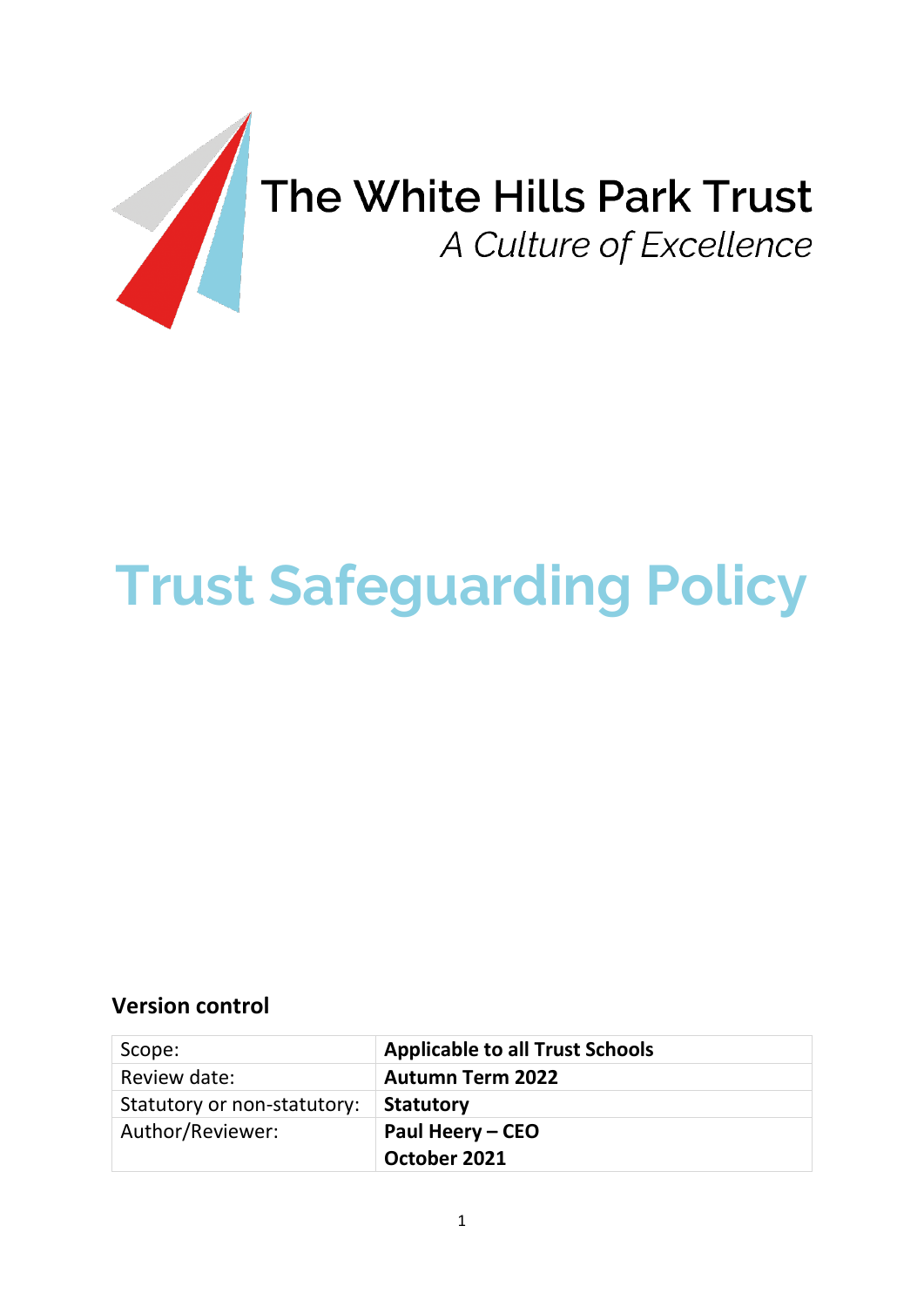## **1. Principles and Purpose**

In the White Hills Park Trust, we believe that a child or young person should never experience abuse of any kind. We have a responsibility to promote the welfare of all children and young people and to keep them safe. We are committed to practise in a way that protects them. The purpose of this document is to provide a summary of the aspects of safeguarding and child protection that are common across the Trust.

Each school in the Trust has an individual policy published on their website which is fully compliant with the Trust policy and which has been written with regard to the school's individual context. The school policy should be read in conjunction with the Trust policy. The White Hills Park Trust requires each individual academy within the Trust to have safeguarding arrangements which meet statutory requirements, reflect the requirements of our Local Authority and comply with any additional expectations of good practice, determined by the Trust.

This policy should be read alongside the following documents:

- Individual school Safeguarding and Child Protection policy
- White Hills Park HR policies, including staff Code of Conduct, Whistleblowing and staff use of IT
- White Hills Park Trust School Development Policy
- DfE Keeping Children Safe in Education September 2021
- Working Together to Safeguard Children July 2018
- The Children Act 1989 and 2004
- The Children and Social Work Act 2017
- The Education Act 2002
- Covid-19 safeguarding in schools, colleges and other providers 2020

The above list is not exhaustive but when undertaking development or planning of any kind the academy will consider safeguarding matters.

#### **2. The Law and National Framework**

The requirements of the Trust and each Academy to safeguard and promote the welfare of all children and young people are embedded in legislation, government and Local Authority guidance. The Policy of the Trust is in line with this wider framework.

#### *2.1 Legal*

Appendix 2 outlines the key legal framework and the important difference between prevention and protection which now underpin the work of safeguarding.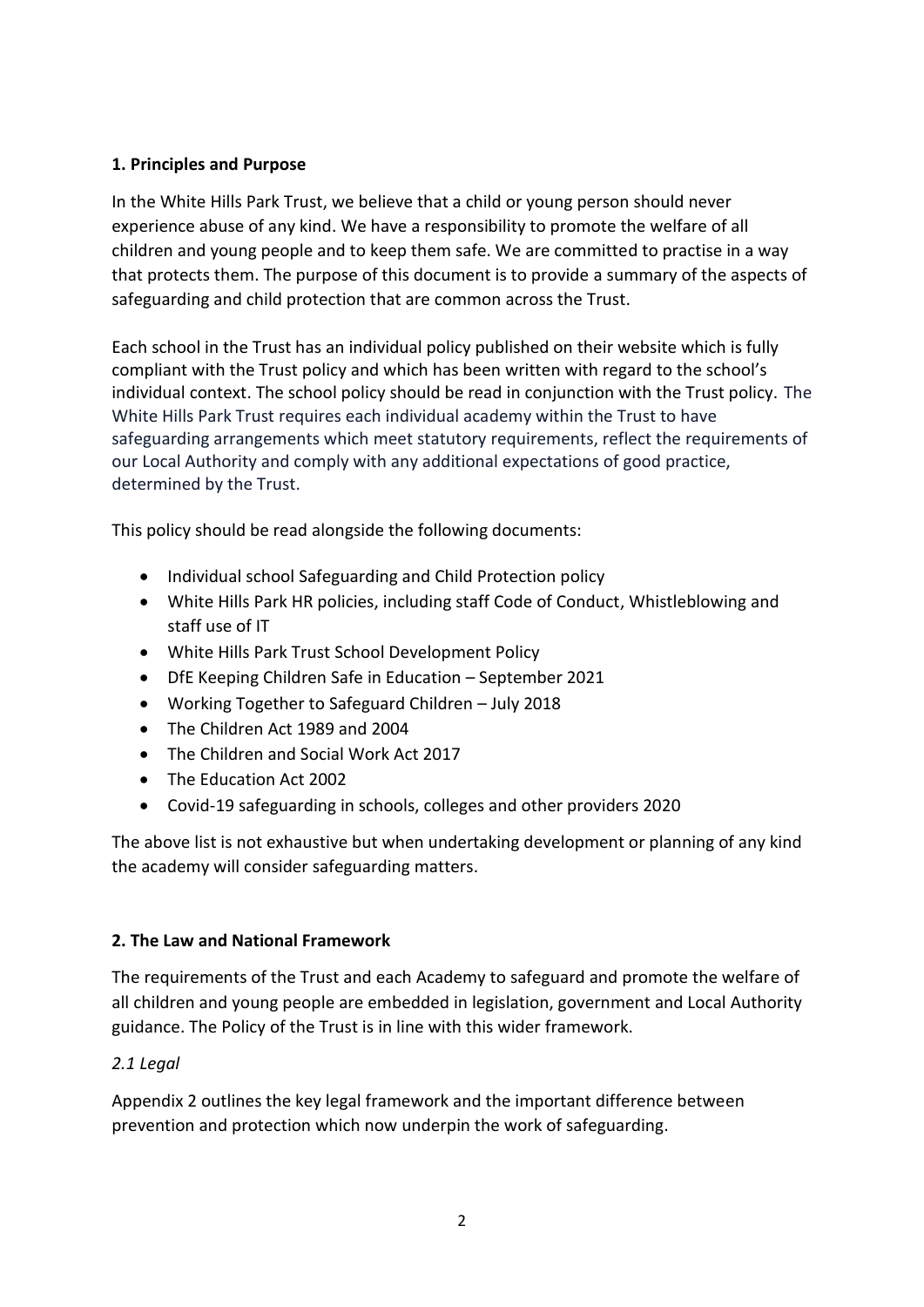## *2.2 Government*

The government guidance 'Working Together to Safeguard Children – July 2018' and 'Keeping Children Safe in Education 2021' are the essential national safeguarding documents and give practical guidance on implementing legal requirements. Each school should have at least one copy of each which should be accessible to staff.

All adults working within the Trust must be issued with their own copy of Part 1 and Annex A of 'Keeping Children Safe in Education 2020'. Time must be given for staff to read the document and they must confirm by return that they have both read and understood the document.

## *2.3 Local*

Local Safeguarding Partnerships (LSPs) are made up of senior managers from each main organisation to oversee at a local level the working together arrangements for safeguarding. Each partnership arrangement will have a unique offer that relates to the community they serve. This body produces local procedures which are in line with 'Working Together to Safeguard Children – July 2018' and which influence each organisation's own procedures.

Each school should have a copy of, and show due regard to, their local partnership arrangements. It is also an expectation of the Trust that Designated Safeguarding Leads will attend update events and training as required by their local partnership arrangements.

## *2.4 Organisational*

Each school has in place its own published safeguarding policy which mirrors and complements all of the above. This must be published on individual school websites.

#### *2.5 Definitions*

It is important to see safeguarding as the 'umbrella' term for everything that is done to support children and young people, to keep them safe and promote their welfare. 'Working Together to Safeguard Children – July 2018' defines safeguarding as:

- protecting children from maltreatment;
- preventing impairment of a child's mental and physical health and development;
- ensuring that children grow up in circumstances consistent with the provision of safe and effective care; and
- taking action to enable all children to have the best life chances.

Child protection however is defined as:

- part of safeguarding and promoting welfare; and
- the activity to protect specific children who are suffering, or who are likely to suffer, significant harm.

Child Protection is only one part of safeguarding and the spirit of the legislation is about promotion of children's needs and the prevention of harm. This supports the need for all staff to be able to respond early when they have a concern rather than wait until something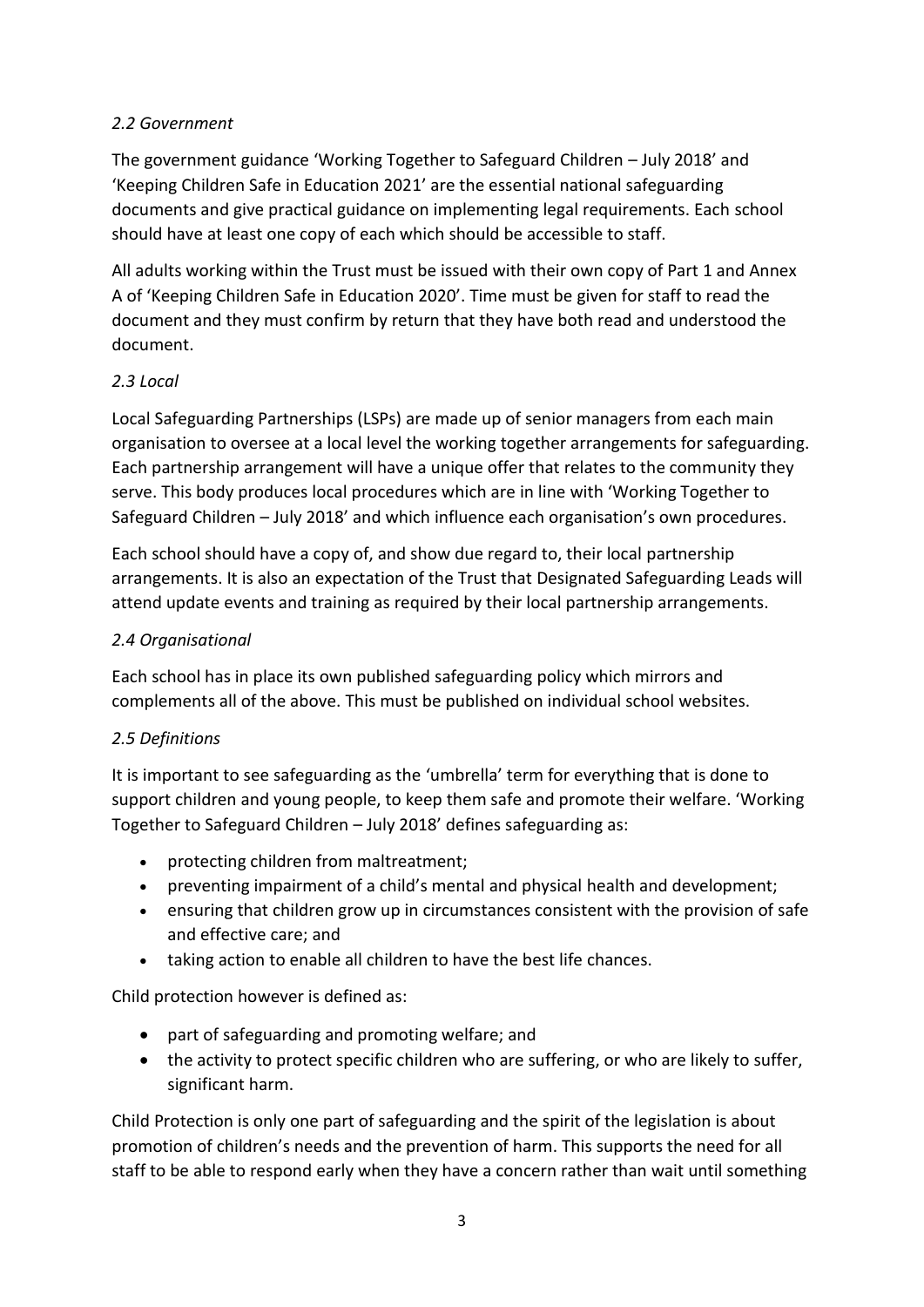is more defined and certain. The most critical message from the legislation is that 'the child's welfare is paramount'.

## **3. Roles and Responsibilities**

Everyone has a role to play in ensuring the well-being and safety of children, young people, their families and each other.

Below is a brief description of those core responsibilities.

## *3.1 All Staff*

All staff will:

- make sure they have undertaken the appropriate training for their role;
- take responsibility to report any concerns, no matter what their role;
- ensure they have a copy of part 1 and Annex A of Keeping Children Safe in Education 2020 and that they have read and understand it;
- be aware of the need to minimise their own vulnerability in not being alone with children or in situations that could render them vulnerable to poor practice and/or allegations against them; and
- always be aware of the needs of young people and be vigilant for any possible signs of abuse.

## *3.2 The Designated Safeguarding Lead*

The Designated Safeguarding Lead (DSL) is the member of the school Senior Leadership Team who is responsible for the strategic leadership of safeguarding. The DSL is the person to whom staff should pass their concerns and who will ensure a practical and efficient way of dealing with those concerns.

The DSL will:

- ensure an open and efficient route for staff to bring concerns to them of any sort and to have their concerns taken seriously;
- ensure they are appropriately trained to carry out the role;
- support staff in ensuring they receive appropriate training;
- ensure staff are aware of the way to report concerns;
- ensure procedures are followed and adhered to with regard to referring a child if there are concerns about possible abuse;
- offer clear advice and support to staff bringing concerns or needing help;
- consider whether concerns referred to him/her need to be referred to Children's Services Social Care;
- offer appropriate feedback as necessary as to the progress of the concern;
- maintain written records of concerns about a child even if there is no need to make an immediate referral and keep a record system to ensure consistency;
- discuss any complex concerns with the Head Teacher;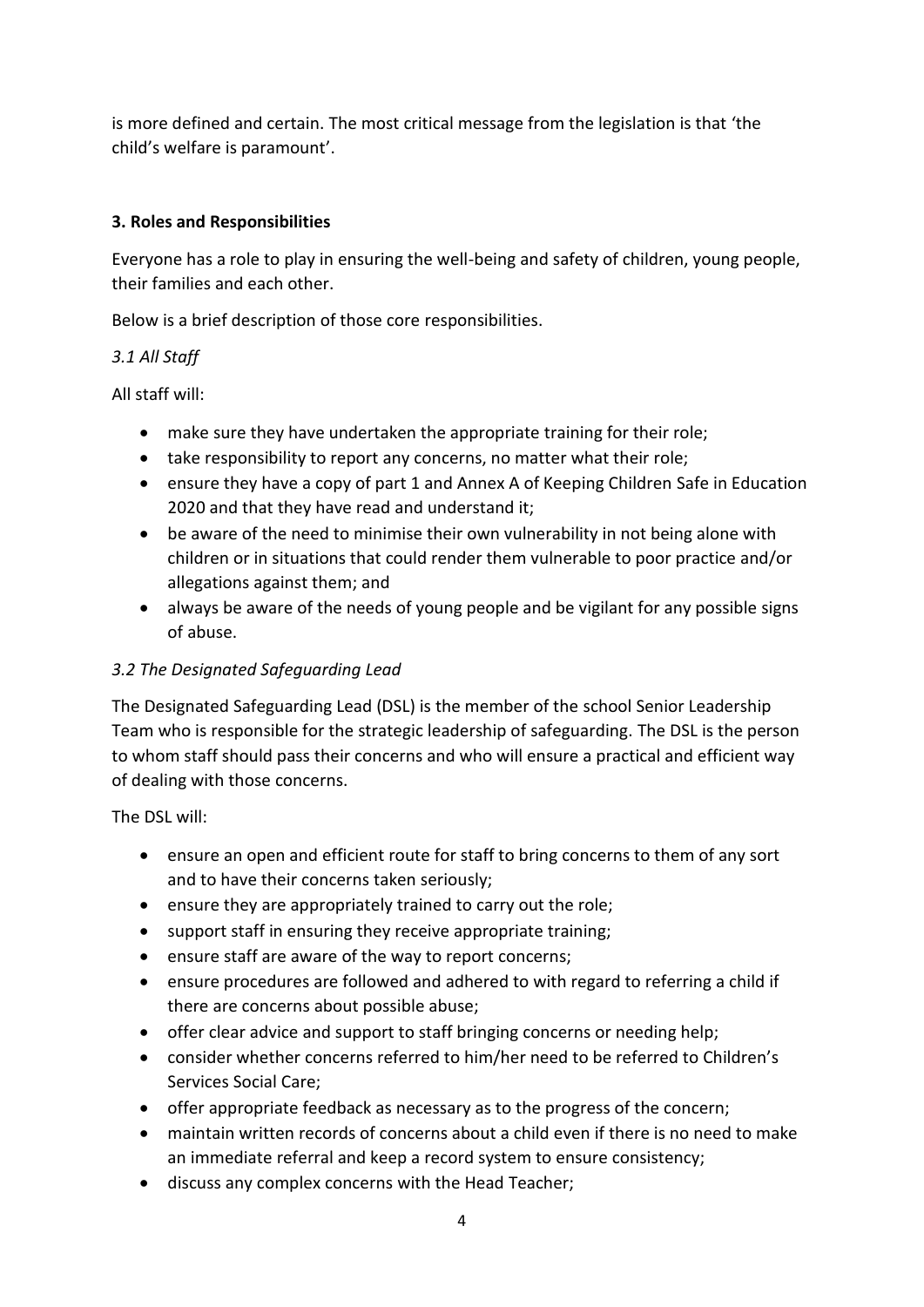- ensure that all such records are kept confidentially and securely and are separate from pupil records;
- ensure that an indication of further record-keeping is marked on the pupil record;
- ensure that particularly complex cases are referred without delay, and especially where it involves a child or young person subject to a child protection plan;
- follows the LSP's escalation policy where cases are not progressing in an acceptable manner; and
- gather, collate and analyse as appropriate all relevant information for purposes of quality assurance.

## *3.3 Deputy Designated Safeguarding Lead(s)*

Each school will appoint at least one Deputy Designated who will formally provide cover and additional capacity for the DSL. Each Deputy DSL will be trained to the same level as the DSL.

In the event of the long-term absence of the DSL, the Head Teacher will identify a Deputy DSL to undertake the duties of the DSL listed above.

## *3.4 The Head Teacher*

The Head Teacher in each Academy is responsible for ensuring the Designated Safeguarding Lead is effective in their role of providing and accessing high quality services to safeguard and promote the welfare of children and young people including:

- ensure that the school has a Designated Safeguarding Lead;
- offer day to day support and guidance to the DSL as necessary;
- oversee the promotion of safeguarding throughout school, ensuring all staff are appropriately trained and aware of their responsibilities;
- ensure cover is provided where necessary in the absence of the DSL;
- offer supervision to the DSL in relation to their role and decisions made;
- ensure that a senior member of staff is designated as the person in charge of Looked After Children and receives appropriate training;
- encourage pupils and parents to inform the school of any concerns;
- work with the representative of the Local Governing Body to ensure that the LGB is able to assure the quality of school safeguarding practice;
- ensure all recruitment procedures follow safeguarding best practice based on advice from the Trust HR team;
- contribute as appropriate to quality assurance processes; and
- ensure sufficient allocation of time is given to DSLs to undertake the role.

## *3.5 The Senior Leadership Team*

The SLT will support the Head Teacher to discharge the duties to safeguard children and young people. The SLT will:

• promote the importance of safeguarding throughout the school;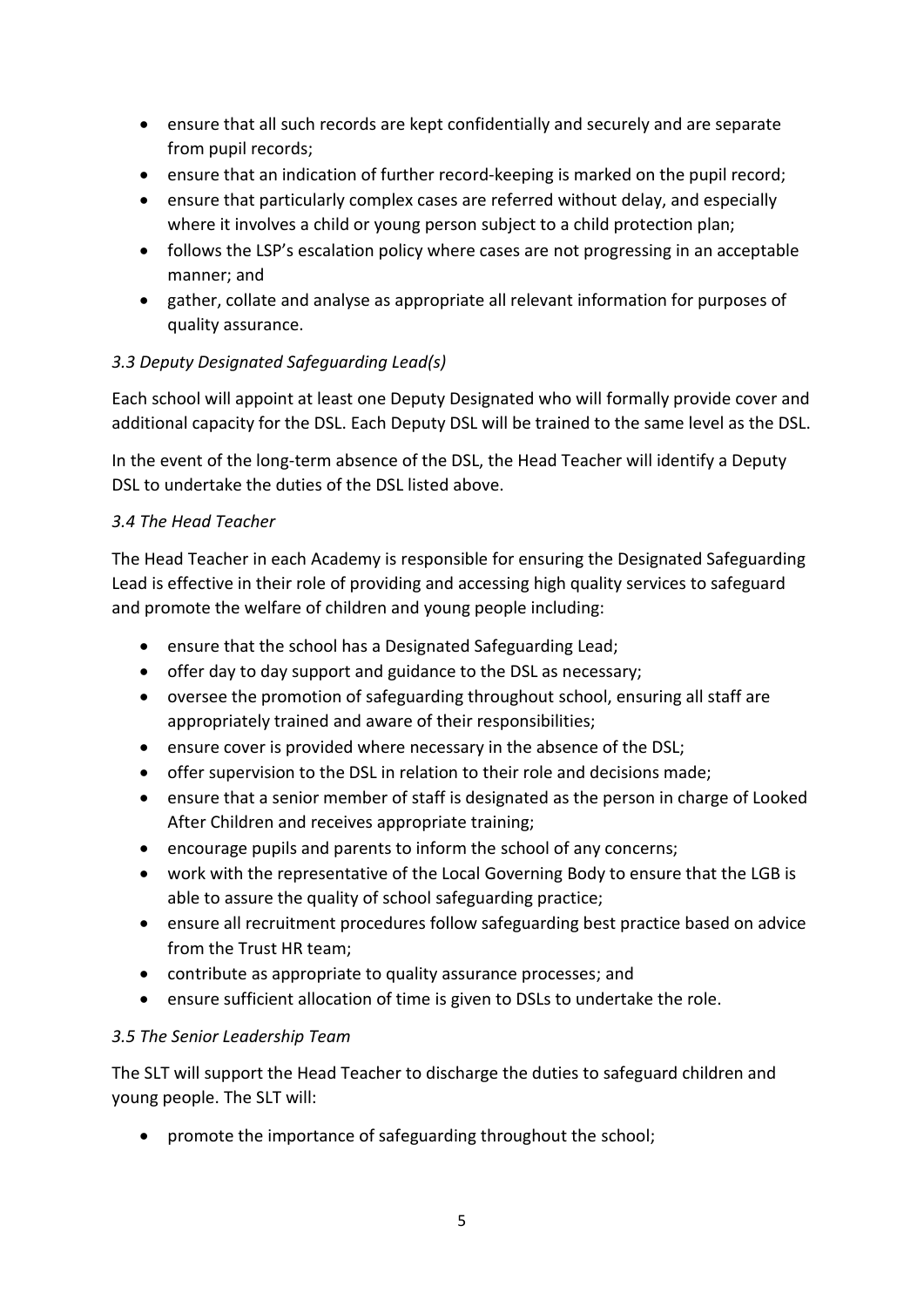- oversee the effectiveness of safeguarding systems, especially procedures, and review and report any changes that are required;
- support the work of the DSL to ensure an effective process for dealing with concerns;
- ensure that the chain of accountability is clear from front line to senior level.

## *3.6 The Local Governing Body (LGB)*

The LGB will ensure that the school:

- has a designated governor for safeguarding;
- has in place safeguarding arrangements which are designed to take account of all possible safeguarding issues including Child Sexual Exploitation and Preventing Radicalisation [Prevent Duty \(DfE\);](https://www.gov.uk/government/publications/prevent-duty-guidance)
- adheres to safe recruitment practices;
- develops a culture of listening to children and take account of their wishes and feelings;
- makes age appropriate provision for teaching children and young people about how to keep themselves safe, including online, and enjoy healthy lifestyles, as part of a broad and balanced curriculum;
- appoints a designated teacher to promote the educational achievement of children who are looked after (LAC) and for those who are post adoption, and ensures that staff have the skills, knowledge and understanding necessary to keep LAC safe;
- put in place appropriate safeguarding responses to children who are missing from education.

## *3.7 The Chief Executive / Trust Designated Safeguarding Lead*

The Chief Executive, as Accounting Officer will provide appropriate challenge and support to Head Teachers and the Trust Safeguarding Lead to ensure the Trust and the schools within it are taking all opportunities to safeguard and protect the children and young people who access their services. The Chief Executive will:

- ensure that Trust policies and procedures are reviewed and updated in line with national and local requirements and appropriate changes disseminated to all schools;
- ensure that there are systems in place to support the effective management of safeguarding, especially the role of DSLs, training for all staff and supervision as appropriate;
- offer or signpost appropriate advice and support with safeguarding concerns to Head Teachers especially when they are complex and/or relate to allegations against staff;
- ensure Quality Assurance processes are in place including an annual Safeguarding Review and oversee the information they produce to measure the progress and effectiveness of existing safeguarding frameworks; and
- produce information to the Trust Board in relation to Safeguarding in order to ensure that the Board can demonstrate that it is discharging its safeguarding obligations appropriately.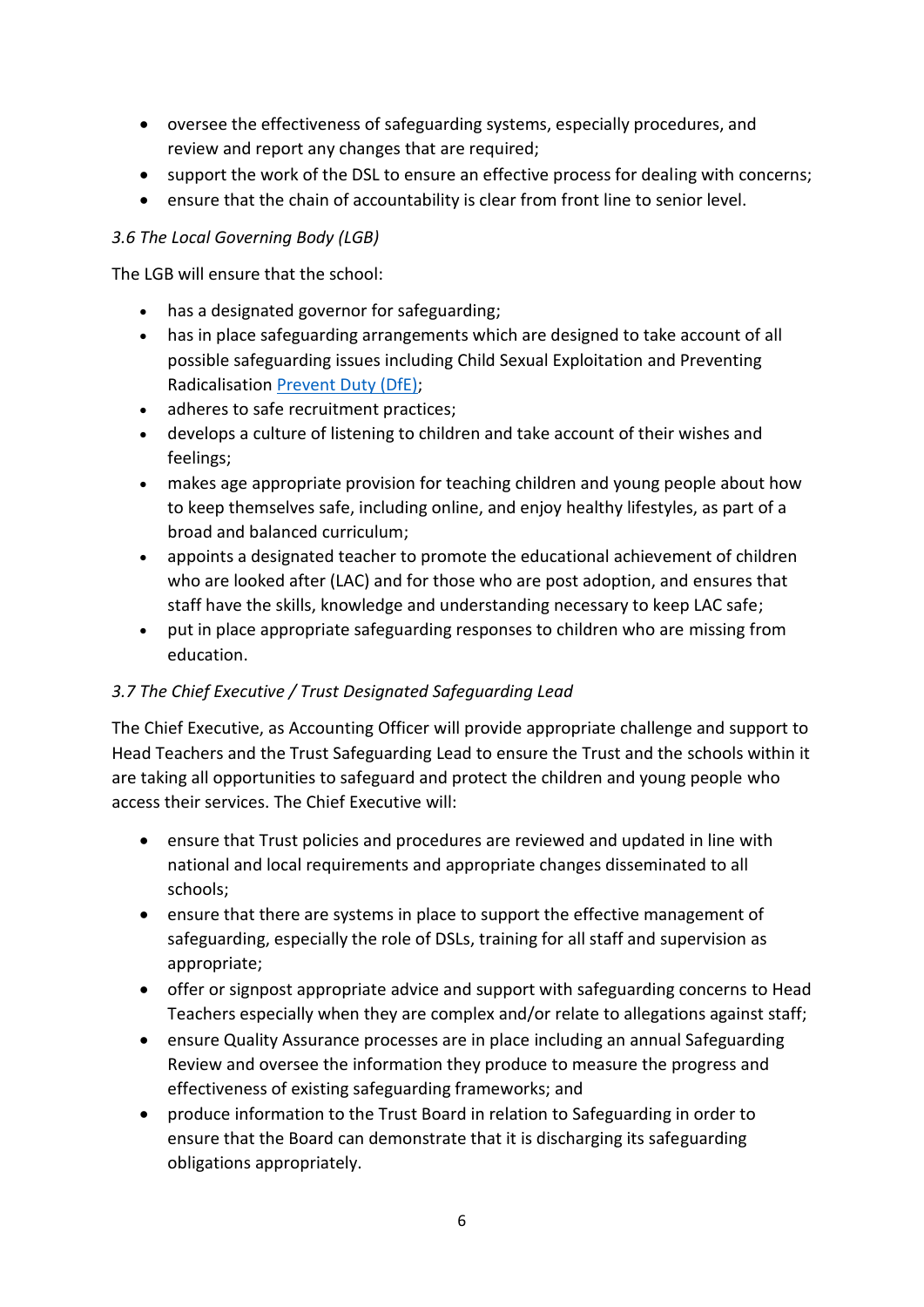#### *3.8 Trust Human Resources Manager*

The Trust Human Resources Manager will:

- maintain the Single Central Register for all schools in the Trust
- ensure that all vetting procedures are in line with Keeping Children Safe in Education (part 3 'Safer Recruitment')
- ensure that all schools are aware of the procedure to follow when procuring the services of non-contracted members of staff, e.g. volunteers, contractors, etc.
- liaise with schools to ensure that information held on the SCR is up-to-date and any gaps in evidence are identified and rectified immediately
- ensure the SCR is monitored, checked and quality assured on a termly basis

## **4. Governance of Safeguarding**

The White Hills Park Trust has appointed a Trustee to maintain oversight of the Trust's safeguarding arrangements.

The day-to-day leadership of safeguarding is delegated to the Trust executive team, under the leadership of the CEO, who will work with Head Teachers and DSLs to ensure that all statutory duties are fulfilled.

The CEO provides regular reports to the Trustee with responsibility for safeguarding along with other members of the Trust Board.

The role of the Safeguarding Trustee, with the support of the Trust Board, is to provide appropriate challenge and support to the Executive to ensure that they are satisfied that the Trust is fulfilling its safeguarding duties identified in the statutory guidance Keeping Children Safe in Education 2021.

#### **5. Quality Assurance**

Robust safeguarding practices and procedures are key to supporting and safeguarding the children and young people in the White Hills Park Trust. Effective quality assurance measures are essential in ensuring the practices and procedures are fit for purpose. Categorisation of the school under the Quality Assurance procedures

- Annual Safeguarding Review Carried out by the CEO, the review considers all areas of Safeguarding practice, identifies next steps and recommended actions. Feedback is given directly to Head Teacher / SLT, and a written report provided for LGB / Trust Safeguarding Lead;
- Termly SCR check carried out by Trust HR manager;
- Policy Review Trust safeguarding Lead reviews the school Safeguarding policy annually to confirm that it meets statutory guidelines, is fit for purpose and conforms with Trust Safeguarding policy and procedures;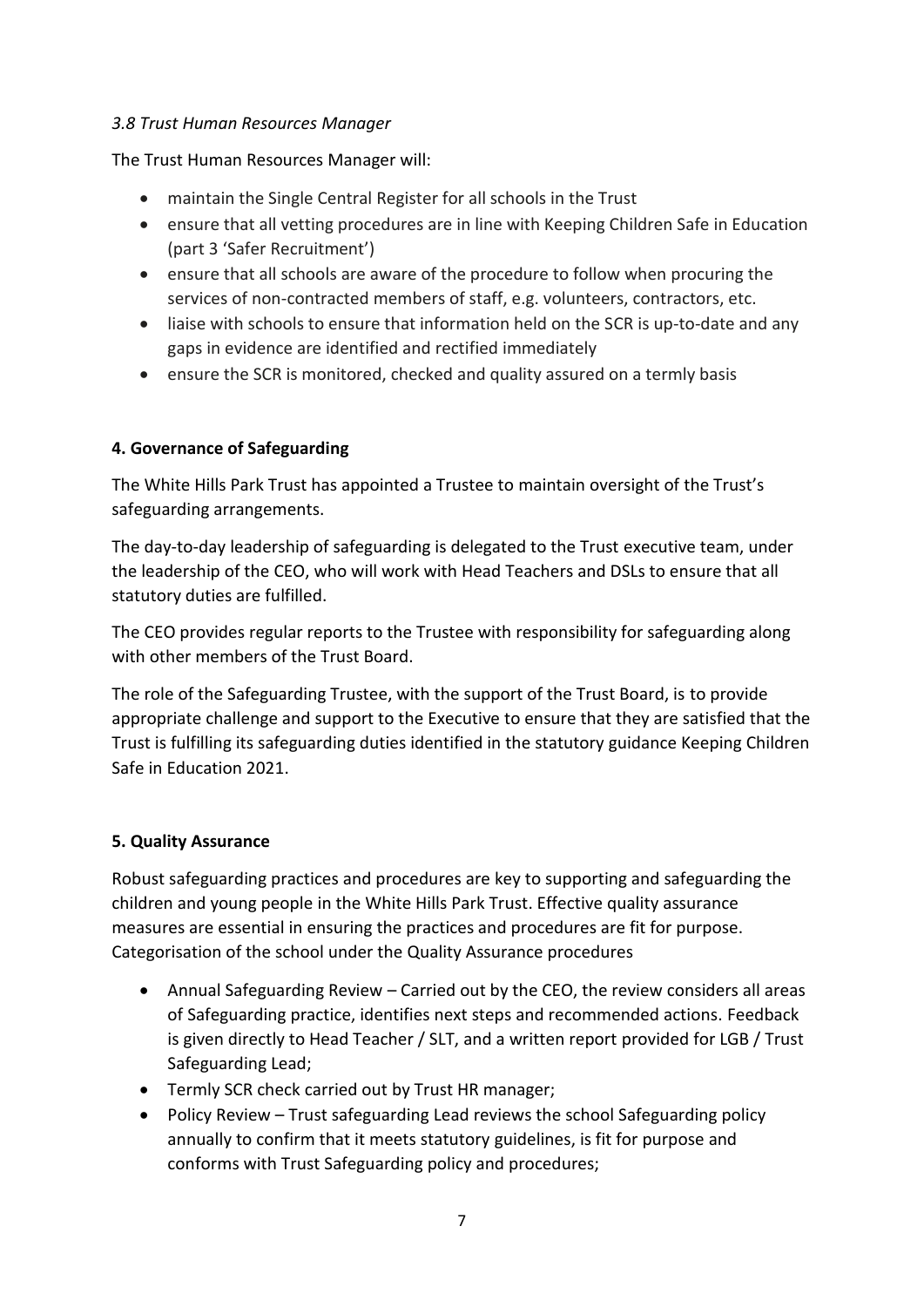- Head Teacher signs an annual declaration, confirming that the school has a suitable policy which is clearly understood and known by staff, that all local arrangements are in place in line with the policy and that staff have received suitable training;
- If any safeguarding issues are identified during the ongoing Quality assurance programme (see School Development Policy), they are reported to the CEO, and further investigation and / or appropriate remedial action is put in place.

In the event of QA identifying any serious safeguarding concerns which cannot be easily and quickly rectified, this may lead to the school receiving a category D judgement (see School Development policy).

## **6. Escalation**

Staff need to be aware of those times when concerns may look as though they are not progressing to an outcome or some form of action. This may be indicated by:

- difficulty in getting hold of a DSL;
- staff not being satisfied about the decision of the DSL or Head Teacher;
- staff aware that a colleague has not passed on a concern;
- external agencies not accepting a referral from a school when it is felt one is needed;
- staff not aware of what has happened to their concern because of a lack of feedback.

It is important that staff do not close down a concern because they feel "stuck" or "they can't do anymore". It is important to escalate concerns to DSLs, Head Teachers, other senior staff or if necessary, to the Trust Safeguarding Lead.

If there are concerns about the work of an external agency please refer to the escalation policy published by the Local Safeguarding Partnership.

The important principle is not to allow a concern to be "closed down" without it having received the necessary attention, assessment and resolution.

If the options above have been explored fully and the concern still isn't being handled effectively and therefore placing the child or young person at risk, it is important that you continue to escalate your concerns by contacting the Safeguarding Trustee via the Trust Human Resources Manager or by contacting the NSPCC Whistleblowing Advice Line on 0800 028 0285.

#### **7. Managing Allegations against Adults Working within the Trust**

The Trust takes very seriously allegations against members of staff and acknowledges that if concerns are not addressed as early as possible they can create unsafe working environments and leave staff and children increasingly vulnerable.

The Trust has a 'Managing Allegations against school staff' Policy which should be followed in all cases where concerns are identified in relation to an adult working within the Trust,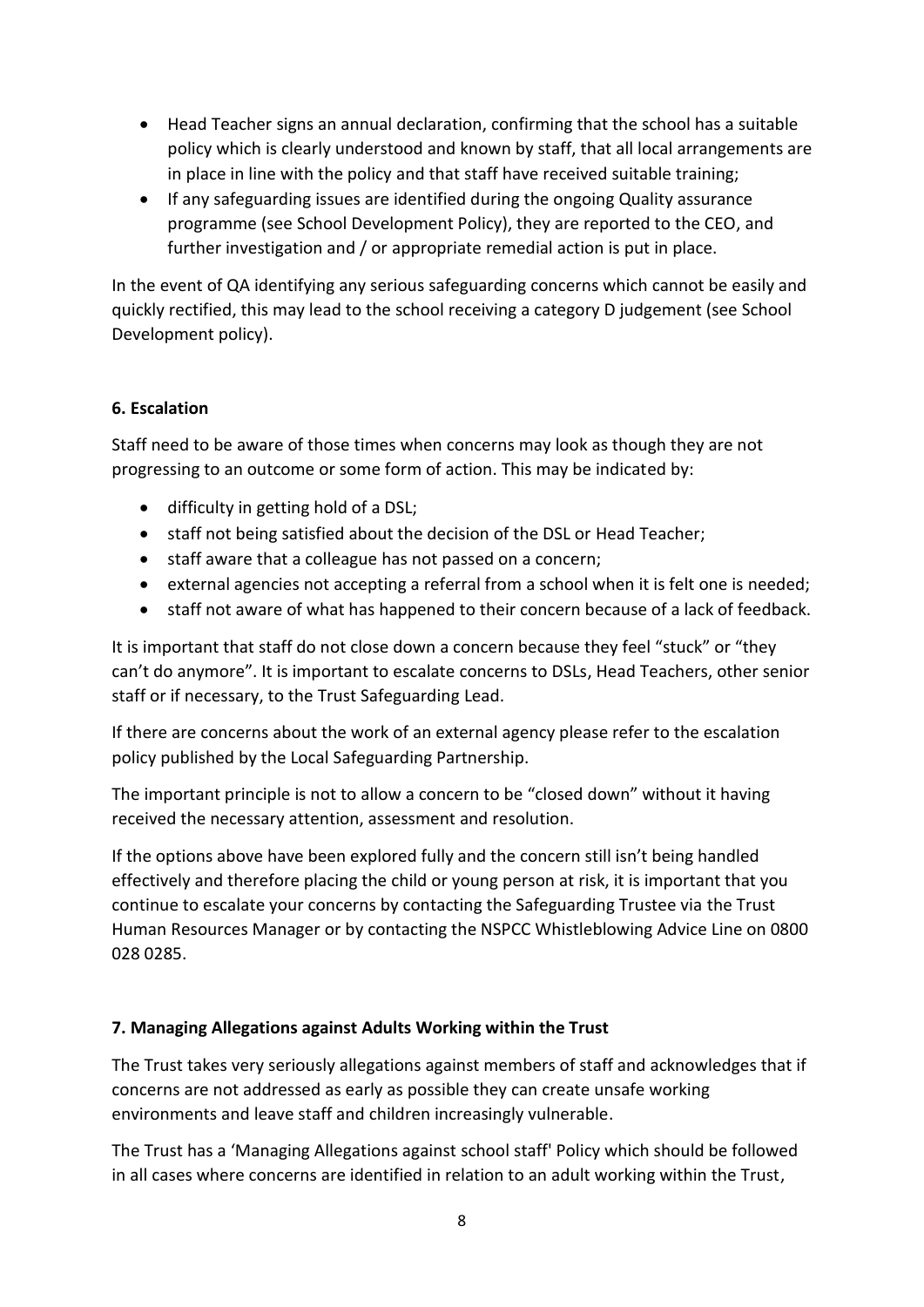and where there is conduct which affects/could affect pupil welfare or may result in a potential safeguarding issue. The 'Code of Conduct' also sets out the expectations and underlying principles of staff behaviour in relation to their conduct towards pupils.

Concerns about colleagues in the context of pupil welfare and safeguarding may arise in a number of ways. These concerns may sometimes be 'low level' but create a concern that a member of staff has acted in a way which is inconsistent with the Code of Conduct:

- poor attitude or practice that potentially impacts on the general well-being of children that need addressing;
- aspects of poor practice witnessed by others, such as over-friendliness, having favourites etc;
- staff speaking against the ethos of the school;
- non-compliance with Trust's policies and procedures relating to safeguarding.

More specifically, allegations may be made against an adult working within the Trust by a child or colleague in relation to abuse. All of the above will be seen as reportable matters and discussions must take place without delay with the Head Teacher.

However, certain allegations in relation to staff have to be reported by the Head Teacher to the Designated Officer who is the statutory lead for dealing with and advising about such issues, specifically where a member of staff has:

- behaved in a way that has harmed a child, or may have harmed a child;
- possibly committed a criminal offence against or related to a child;
- behaved or may have behaved in a way that indicates they may not be suitable to work with children; or
- behaved towards a child or children in a way that indicates he or she would pose a risk of harm if they work regularly or closely with children.

Internal decisions in such cases should not be finalised without the advice of the Designated Officer. The reasons why staff may not wish to report their colleagues have to be understood.

It would not be unusual for people to know and believe that practice is not acceptable but feel unable to respond because of the fear:

- they might have the concerns wrong;
- for their own job and prospects if they report another colleague;
- of isolation by other staff;
- about what might happen to the member of staff in the long term.

It is particularly difficult if staff members are also close friends and/or partners in a relationship.

It must be recognised that the child's welfare remains paramount at all times and it can be very easy to lose sight of the impact on others of being on the receiving end of unacceptable and sometimes illegal behaviour. The Trust has procedures in place for the appropriate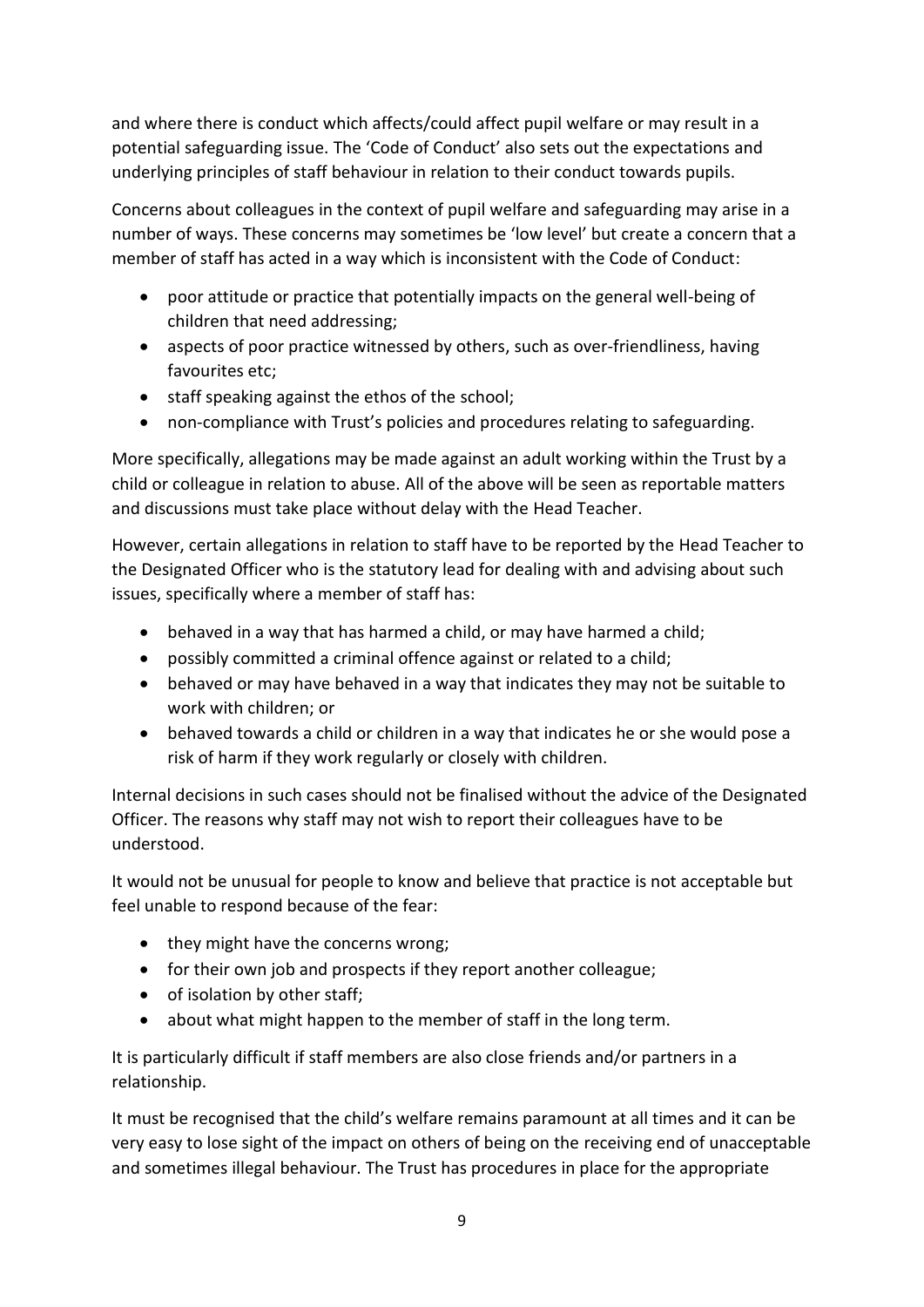handling of both low level and more serious safeguarding concerns and it is extremely important that all staff feel confident to report any such issues immediately.

Issues concerning attitude and poor practice may be dealt with internally and as part of the member of staff's development and competency. However, if such concerns are persistent and any plan with that member of staff has not affected change, advice should be sought and appropriate people included in the decision-making process.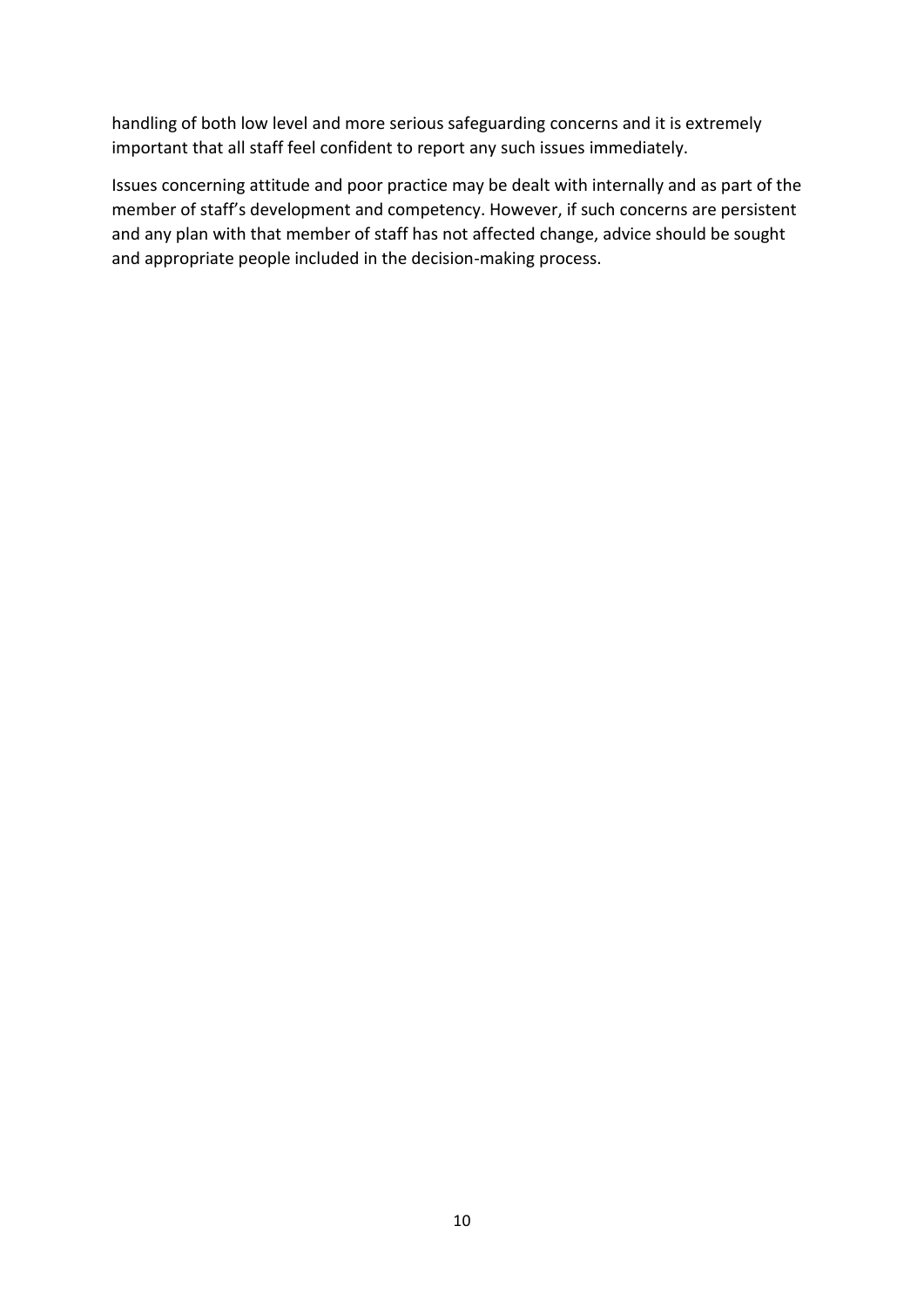## **Appendix 1 – Our schools and Key Personnel**

Designated Safeguarding Leads and Deputy Designated Safeguarding Lead/s at each of the Trust's academies can be found from each academy's safeguarding policy on their respective websites:







[Springbank Academy](https://springbank.academy/)

[The Florence Nightingale Academy](https://theflorence.academy/)



**Nominated Safeguarding Trustee:** Ruth Brittle

The first port of call for raising safeguarding concerns related to an academy within the Trust, should ordinarily be to the Senior Designated Safeguarding Lead, or to the Headteacher of each school. If this route is unavailable or inappropriate, contact The White Hills Park Trust at [safeguarding@whptrust.org.](mailto:safeguarding@whptrust.org)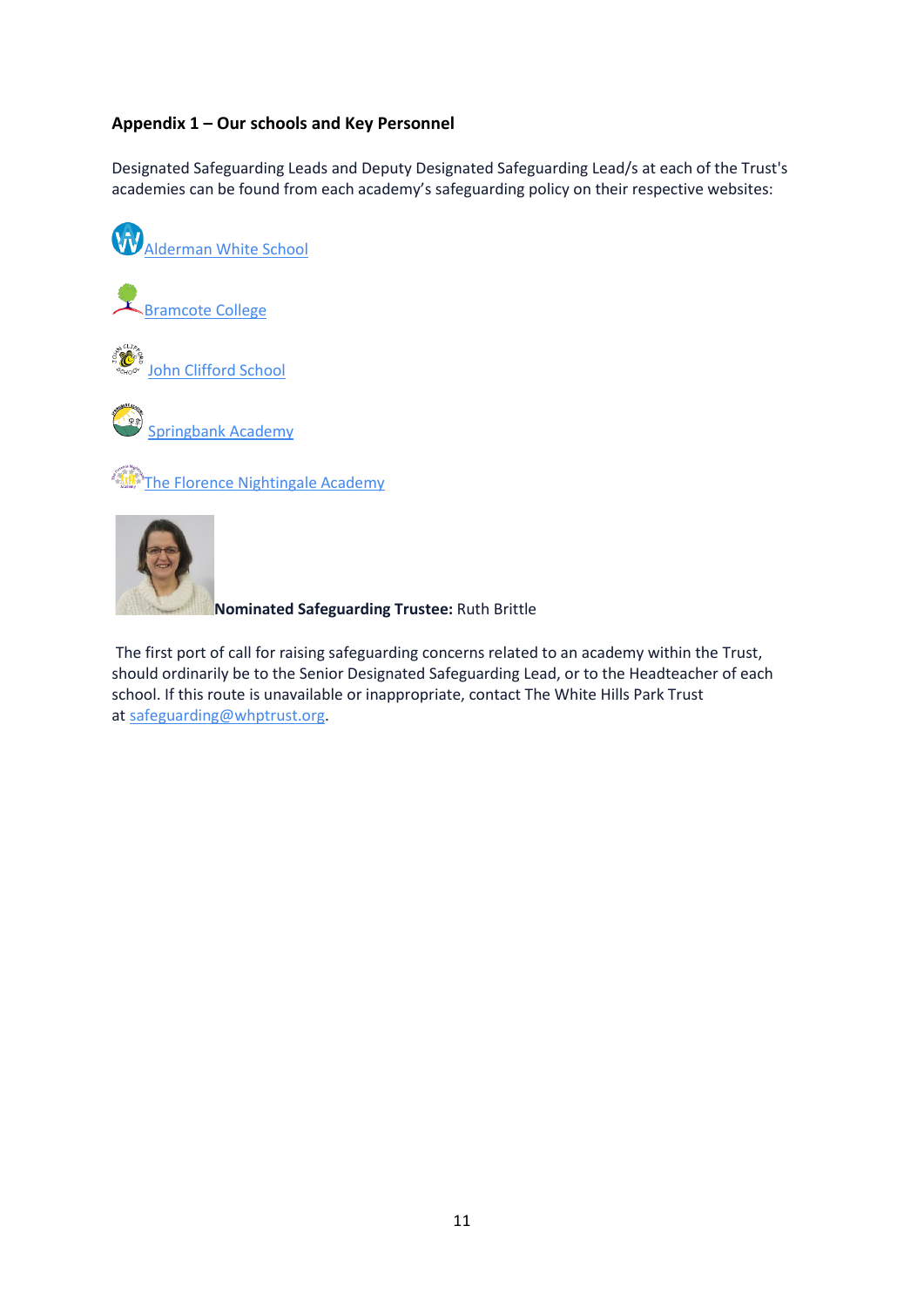#### **Appendix 2 – Legal Powers and Duties**

The Children Act 1989 and 2004 outline the powers and duties to safeguard and promote the welfare of children. The key sections are described below.

#### *Children Act 2004*

Section 10 requires each Local Authority to make arrangements to promote cooperation between the authority, each of the authority's relevant partners and such other persons or bodies working with children in the Local Authority's area as the authority considers appropriate. The arrangements are to be made with a view to improving the wellbeing of children in the authority's area, which includes protection from harm or neglect alongside other outcomes.

Section 11 places duties on a range of organisations and individuals to ensure their functions, and any services that they contract out to others, are discharged with regard to the need to safeguard and promote the welfare of children. This is a particularly important section for the Trust and all schools in understanding its need to co-operate with Children's Services Social Care in fulfilling this duty to safeguard and protect.

#### *The Children and Social Work Act 2017*

The Children Act 2004, as amended by the Children and Social Work Act 2017, strengthens this already important relationship by placing new duties on key agencies in a local area. Specifically the police, clinical commissioning groups and the local authority are under a duty to make arrangements to work together, and with other partners locally, to safeguard and promote the welfare of all children in their area.

#### *Education Act 2002*

Section 175 places a duty on Local Authorities in relation to their education functions, the governing bodies of maintained schools and the governing bodies of further education institutions (which include sixth-form colleges) to exercise their functions with a view to safeguarding and promoting the welfare of children who are either pupils at a school or who are pupils under 18 years of age attending further education institutions.

#### *Children Act 1989*

The Children Act 1989 places a duty on Local Authorities to promote and safeguard the welfare of children in need in their area.

## *Section 17(1) of the Children Act 1989* states that it shall be the general duty of every Local Authority:

a) to safeguard and promote the welfare of children within their area who are in need; and

b) so far as is consistent with that duty, to promote the upbringing of such children by their families, by providing a range and level of services appropriate to those children's needs.

*Section 17(10)* states that a child shall be taken to be in need if:

a) the child is unlikely to achieve or maintain, or to have the opportunity of achieving or maintaining, a reasonable standard of health or development without the provision of services by a Local Authority under Part III of the Children Act 1989;